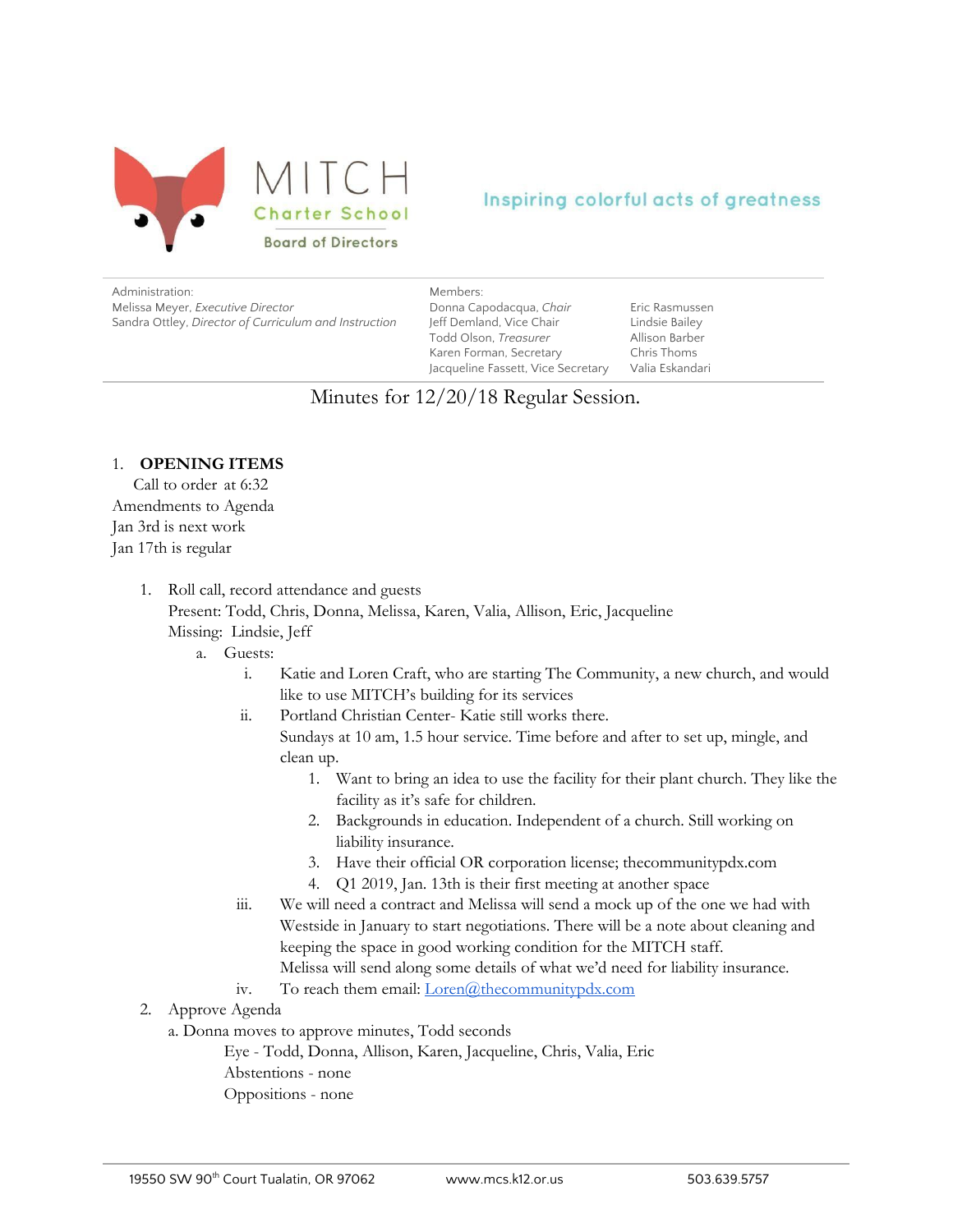3. Approve November 2018 Minutes

a. Donna motions to approve the minutes, Valia seconds Approved- Todd, Chris, Donna, Karen, Valia, Allison, Eric, Jacqueline Abstentions- none Oppositions- none

# **2. Executive Director Update**

- 1. Org performance: 4 tours for contractors. Many calls. Moving along.
- 2. Teacher evaluations: first round of informal observations last week and this week. 50 minutes each. Second round is in January. Formal observations are from Jan-Mar.
- 3. English Lang Learner Plan submitted
- 4. Thank you to instructional team Janet Baker, Karin Bury-Roller, Carissa Brown, Sandra Ottley, Connie Stoeffer.

Today was the last day of school before winter break.. Busy day. All the books purchased from the Osborne book fair for the teachers were delivered which ended the day on a good note. Thank you to PSO for that.

- 5. Kinder apps: 38, 9 are siblings. Still have more siblings and we are waiting to receive their applications. Melissa can share demographics.
- 6. Banner is going back up in January with information about applications and kinder open house.
- 7. Tualatin Life- Dec 29th.
	- a. Melissa would like a press release about the application, lottery, and open house. Melissa will share these general details with the Marketing committee.
- 8. Current student count: 224- 2 families moved.

## **3. PSO Update** Mary Ellen, PSO

- 1. Becky Hampson, new Treasurer
- 2. Book fair was successful, \$6,000 in sales. They had credit to allow the teachers and staff to buy extra books for their rooms and office.
- 3. McMenamins Restaurant Night- John Barleycorns, March 5th, from 5-close. 50% of all proceeds go to MITCH. This money will be directed to the Board's sumer remodel project..
- 4. Pizzicato fundraiser night- April 9th.
- 5. Back to school skating social at Oaks Bottom Park. Last day of Winter break- Jan 9th.

#### **4. Charter Renewal Update**

- 1. TTSD has agreed to a mediator. Judge Herndon is the first choice and has been contacted, he has not responded yet.
- 2. MITCH has met their deadlines for the TTSD deliverables.
- 3. Tentative date for MITCH's annual update to TTSD Board is still Jan. 28th, 2019.

#### **5. Approve November 2018 Financials**

- 1. November Financials- Karen suggests we adjust our projection due to several families (8 students) having moved away. Increase deferred revenue account to offset the extra revenue.
- 2. See Nov 2018 Financial Report for more.
- 3. Todd moves to approve November 2018 financials, Donna seconds
	- a. Approved- Todd, Chris, Donna, Karen, Valia, Allison, Eric, Jacqueline
	- b. Abstentions- none
	- c. Oppositions- none